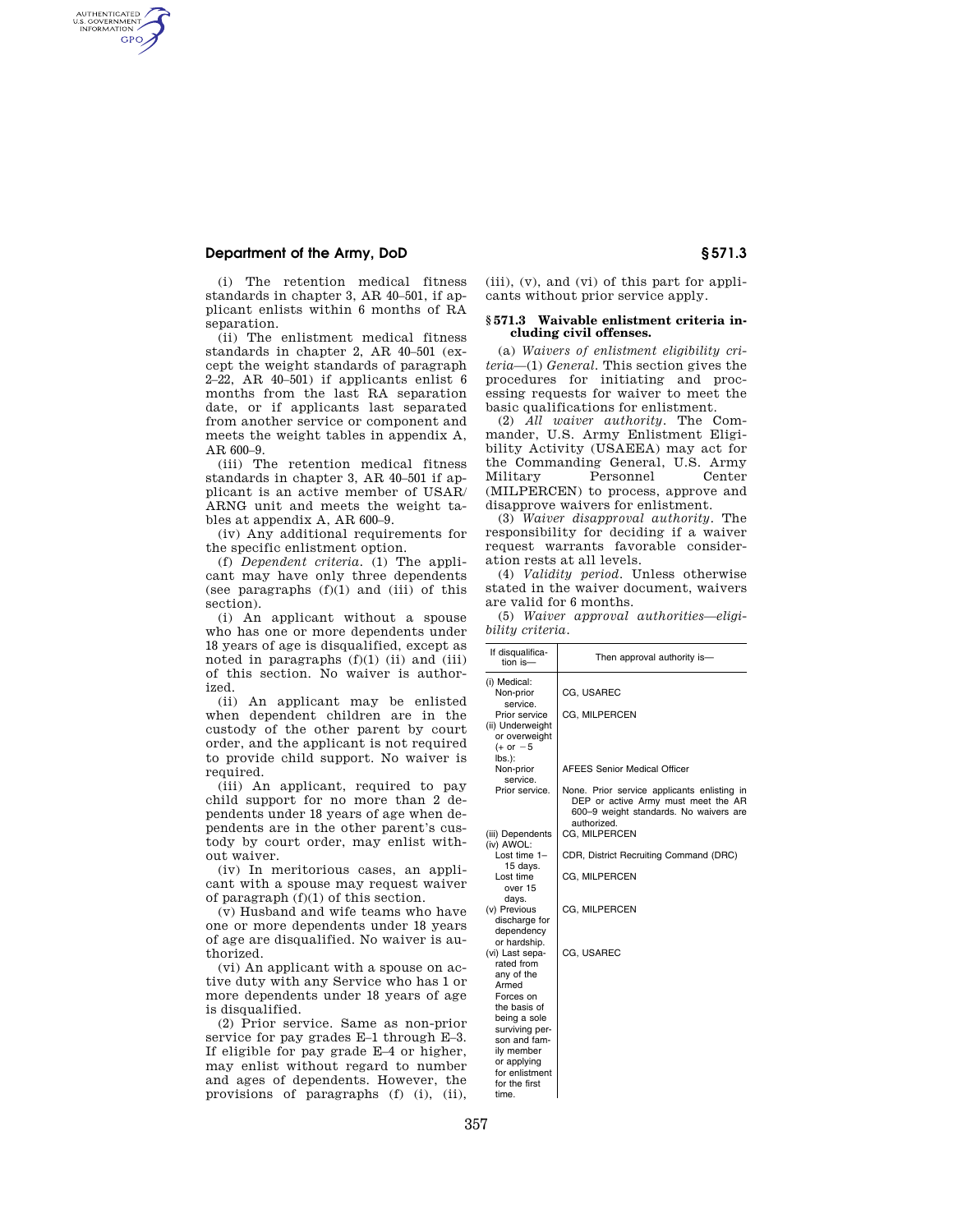# **§ 571.3 32 CFR Ch. V (7–1–06 Edition)**

| If disqualifica-<br>tion is-                                                                                                                                                                                                                         | Then approval authority is-    | If disqualifica-<br>tion is-                                                                                                                                                                       | Then approval authority is-                                                                                                                                                                                                                                                                                                                                                |
|------------------------------------------------------------------------------------------------------------------------------------------------------------------------------------------------------------------------------------------------------|--------------------------------|----------------------------------------------------------------------------------------------------------------------------------------------------------------------------------------------------|----------------------------------------------------------------------------------------------------------------------------------------------------------------------------------------------------------------------------------------------------------------------------------------------------------------------------------------------------------------------------|
| (vii) Previous<br>conscientious<br>objectors<br>who are no<br>longer con-<br>scientious<br>objectors:<br>Non-prior<br>service.                                                                                                                       | CG, USAREC                     | (xiii) Persons<br>whose DD<br>Form 214<br>(Report of<br>Separation<br>from Active<br>Duty) con-<br>tains no<br>PMOS eval-                                                                          | CG, MILPERCEN (Year Group Manage-<br>ment)                                                                                                                                                                                                                                                                                                                                 |
| Prior service<br>(viii) Received<br>one or more<br>convictions<br>by military<br>courts-martial<br>during last<br>period of ac-<br>tive service<br>or was dis-<br>charged with<br>disqualifica-<br>tions $(e.g.,$<br>unsuitability,<br>conviction by | CG, MILPERCEN<br>CG, MILPERCEN | uation score.<br>(xiv) Persons<br>enrolled in<br>the Alcohol<br>and Drug<br>Abuse Pre-<br>vention and<br>Control Pro-<br>gram<br>(ADAPCP) at<br>time of last<br>separation<br>from active<br>duty. | CG, MILPERCEN                                                                                                                                                                                                                                                                                                                                                              |
| civil court,<br>resignation<br>for good of<br>Service, mis-<br>conduct,<br>fraudulent<br>enlistment, or<br>bar to reen-<br>listment).<br>(ix) Desires to<br>enlist as con-<br>scientious<br>objector:<br>Non-prior                                   | CG, USAREC                     | or<br>mission.<br><i>offenses.</i>                                                                                                                                                                 | (b) Civil offenses—(1) Moral standards.<br>Moral standards for enlistment deal<br>generally with the acceptability of per-<br>sons with records of court convictions<br>adverse juvenile judgments.<br>The<br>standards screen out persons who may<br>become serious disciplinary cases and<br>who could bring harm to a military<br>(2) Waiver approval authorities—civil |
| service.<br>Prior service                                                                                                                                                                                                                            | CG, MILPERCEN                  | If the offense<br>is-                                                                                                                                                                              | Then approval authority is-                                                                                                                                                                                                                                                                                                                                                |
| (x) Was denied<br>reenlistment<br>at time of last<br>separation<br>from active<br>Service<br>under Quali-<br>tative<br>Screening<br>Process un-<br>less ineligible<br>for enlistment.                                                                | CG, MILPERCEN                  | (i) Minor traffic<br>offenses.<br>(ii) Minor non-<br>traffic of-<br>fenses.<br>(iii) Mis-<br>demeanors.<br>(iv) Juvenile<br>felonies.<br>(v) Adult felo-<br>nies.                                  | CDR, Recruiting Area<br>CDR, Recruiting Area<br>CDR, DRC<br>CG, USAREC<br>CG, MILPERCEN                                                                                                                                                                                                                                                                                    |
| (xi) Discharged<br>under the<br>Trainee Dis-<br>charge pro-<br>gram or Ex-<br>peditious Dis-<br>charge pro-                                                                                                                                          | CG, MILPERCEN                  | (vi) Civil re-<br>straint of un-<br>conditional<br>suspended<br>sentence or<br>unconditional.                                                                                                      | CDRs in lines (i) through (v) for the of-<br>fenses involved                                                                                                                                                                                                                                                                                                               |
| gram.<br>(xii) Primary<br>Military Oc-<br>cupational<br>Specialty<br>(PMOS)<br>Evaluation<br>Score below<br>70.                                                                                                                                      | CG, MILPERCEN                  |                                                                                                                                                                                                    | (c) Rules governing processing of moral<br><i>waivers.</i> (1) Individuals require a mis-<br>demeanor waiver if arrested,<br>cited.<br>charged, or held and allowed to plead<br>guilty to a lesser offense or to plead<br>guilty to criminal possession of stolen<br>property (value \$100 or less). An arrest                                                             |

or questioning with no preferral of charges does not require a waiver. When charges are dismissed without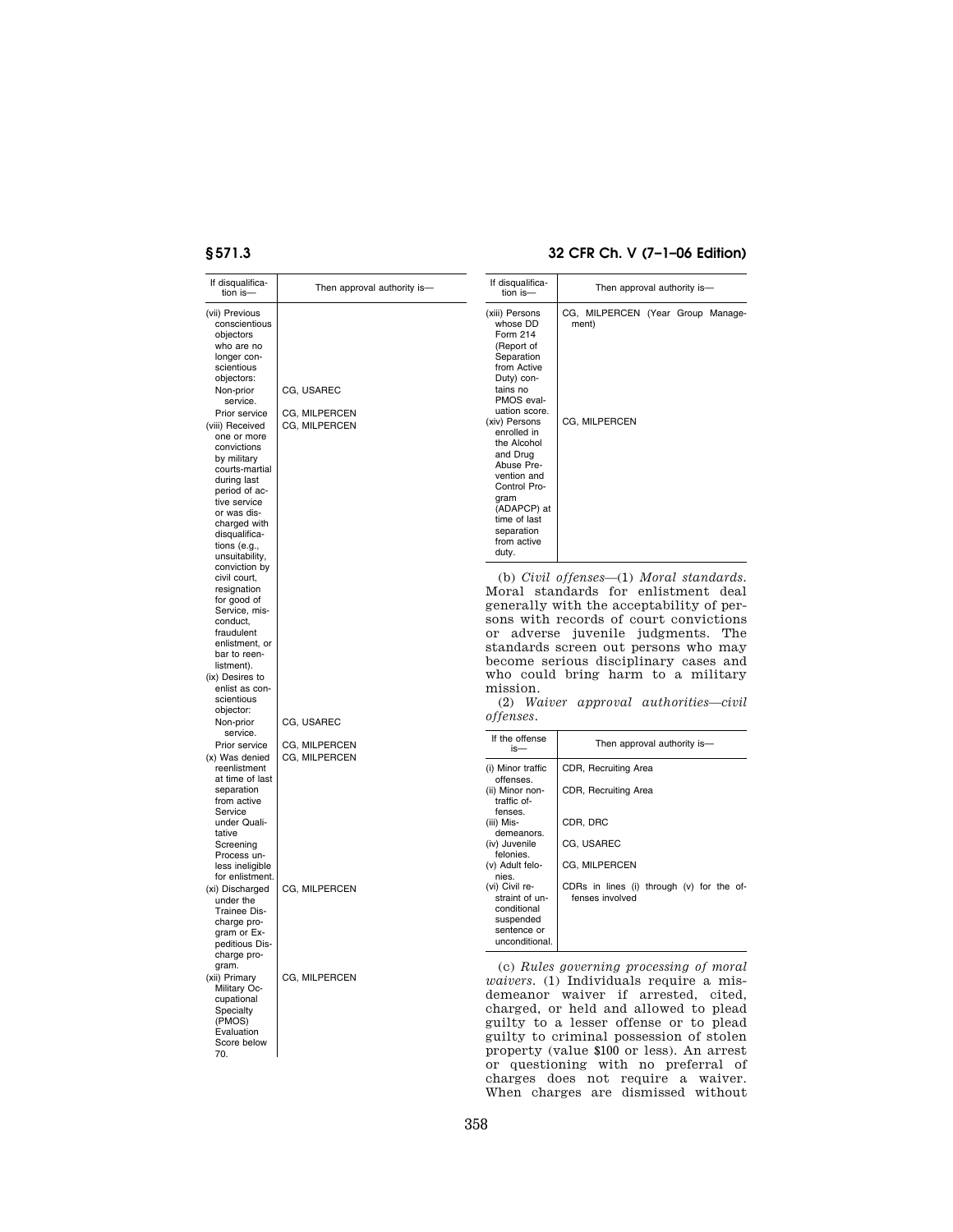# **Department of the Army, DoD § 571.3**

determination of guilt no waiver is required. A waiver is not authorized if a criminal or juvenile court charge is pending or if such a charge was dismissed or dropped at any stage of the court proceedings on condition that the offender enlist in a military service.

(2) To ensure equal treatment of all persons applying for RA enlistment, notwithstanding the wide variance in State statutes, the following guidance is furnished:

(i) *Expunging of the record.* Some states have procedures for (subsequent) ''expunging of the record,'' dismissal of charges, or pardon (upon evidence of rehabilitation of the offender). Such action has the effect of extinguishing the ''initial conviction'' or ''adverse juvenile adjudication.'' Under the State law, the applicant then has no record of conviction or adverse juvenile decision. Despite the legal effect of this action, a waiver is required to authorize the RA enlistment of such an applicant. The record is also required to be revealed.

(ii) *Juvenile and youthful offenses.* To determine eligibility for RA enlistment, a juvenile or youthful offense is defined as one committed by the applicant under the age that the individual could enlist in the RA without parental consent. Offenses committed below the age of 18 are considered juvenile or youthful offenses regardless of disposition of civil authorities. For example, a juvenile felony is one committed by an applicant under 18, whether or not the result is a civil court conviction or adverse juvenile judgements. On the other hand, an adult felony is one committed by an applicant when 18 years old or older regardless of what type of court makes the decision.

(iii) *Civil court conviction.* This term means the decision of guilty by a court (or a jury) based either on the case's merits, or on the defendant's guilty plea or nolo contendere, regardless of—

(A) Whether sentence was then imposed, withheld, or suspended, or

(B) Subsequent proceedings deleted an initial decision of guilt from court records, based on evidence of rehabilitation or completion of a satisfactory probationary period. Examples of subsequent proceedings in adult offender

cases include pardon; expungement; reopening of the case to change the original finding of guilty or nolo contendere, to not guilty, dismissing the charge, amnesty, and setting aside the conviction. These subsequent proceedings merely recognize rehabilitation, they do not alter the fact that the offender committed the criminal act.

(iv) *Adverse juvenile judgements.* This term—

(A) Means that a judge or a jury in a juvenile court proceedings determined that the juvenile was guilty of or committed the alleged acts, that the decision was based either on the complaint's merits or on the juvenile's admission of guilt or plea of guilty; and that the decision was recorded in the court records.

(B) Applies, whether or not sentence was then imposed, withheld, or suspended; and regardless of subsequent proceedings to delete an initial determination of guilt from court records. based on rehabilitation or satisfactory probation or supervision. Examples of subsequent proceedings in juvenile courts include expungement; record sealing; reopening the case to change the original findings of guilty or delinquency, or the plea of guilty or admission of the truth of the allegation, to not guilty; and dismissal of the original petition and setting aside the decision of delinquency. These subsequent proceedings merely recognize rehabilitation. They do not alter the fact that the juvenile committed the act for which he or she was judged.

(C) Includes judgement as a juvenile delinquent, wayward minor, youthful offender, delinquent child or juvenile offender, and declaration of the juvenile as a ward of the court. The term does not include the judgement of the juvenile as dependent, neglected, or abandoned.

(v) *Unconditional suspended sentence and supervised unconditional probation.*  These terms mean a suspended sentence or probationary status imposed by a court that places no condition upon the individual—

(A) Concerning individual's freedom of movement.

(B) Requiring the payment of damages. (If paid, this requirement is no bar to waiver consideration.)